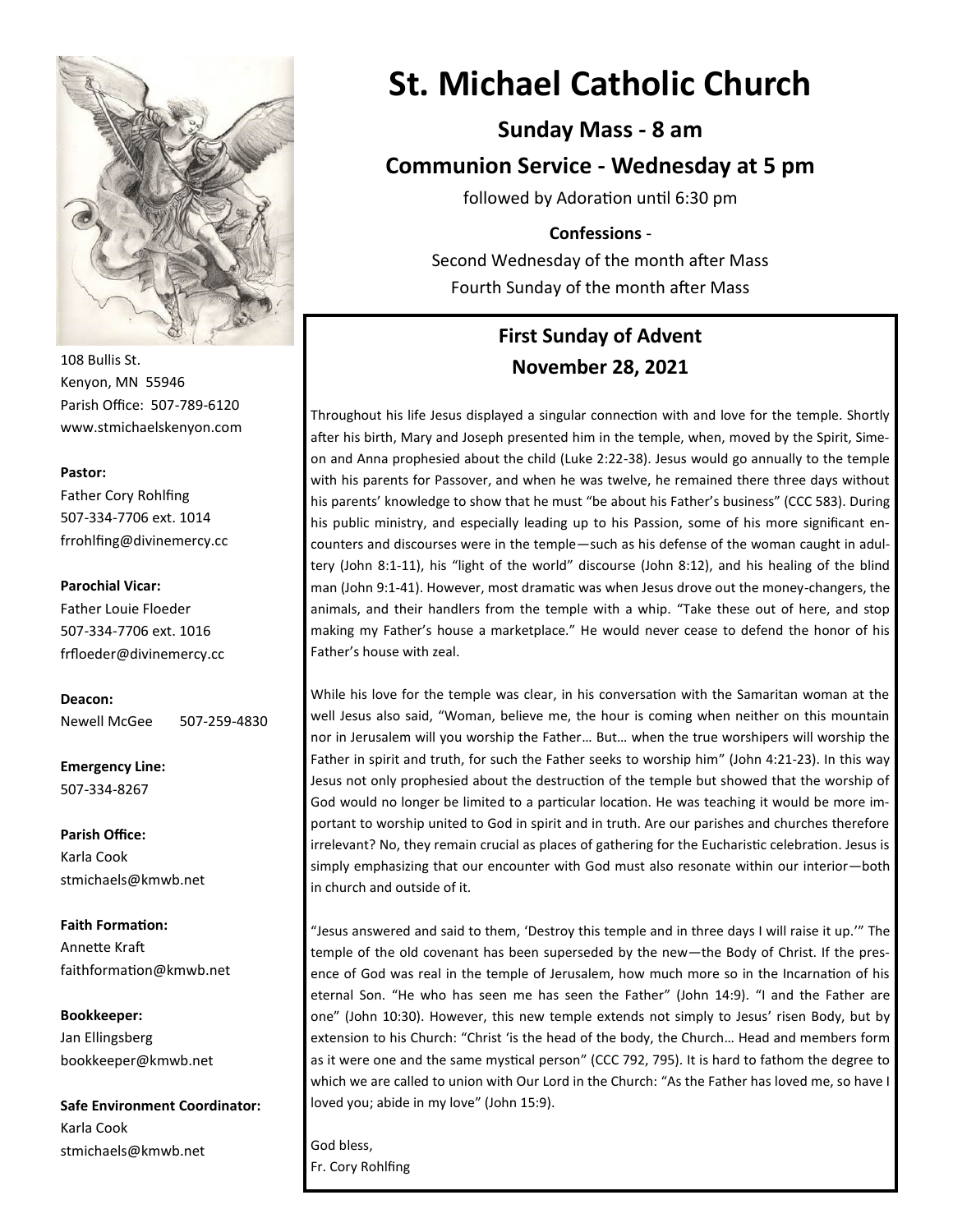Welcome to all those visiting us today. We invite everyone to continue to celebrate Mass with us at St. Michael's. Please let the parish office know if we can be of assistance to you.

#### **CONTRIBUTIONS November 21, 2021** Adult Envelopes:  $\frac{1}{5}$  510.00 Loose Plate: \$ 16.00

**Saints of the week** November 30 - St. Andrew December 3 - St. Francis Xavier December 4 - St. John of Damascus

#### **Divine Mercy Mass schedule:**

Sunday - 8 am, 10 am, 12 pm (Spanish), 5 PM Monday - 5:30 pm Tuesday - 8:30 am Wednesday - 8:30 am IC 10:30 am IC Thursday - 8:30 am Friday - 8:30 am Saturday - 8:30 am, 4 pm

#### **LITURGICAL SCHEDULE**

#### **December 5**

| Reader:  | Mike Chase                    |
|----------|-------------------------------|
| Ushers:  | Jason Hoaglund & Greg Dapper  |
| Servers: | Mark Mund & Serenity Overholt |

### **December 8 - Holy Day Mass 7:00 pm**

| Reader:  | Lou Breimhurst                |
|----------|-------------------------------|
| Ushers:  | Keith Schrader & Mary Donkers |
| Servers: | Jett Smith & Ryan LaCanne     |

### **December 12**

Reader: Penelope Parrish Ushers: Bruce & Laura Chmelik Servers: Mark Mund & Greyson Overholt

December money counters:

Pam Hegseth & Terry LaCanne

## **IMPORTANT UPCOMING DATES**

December 8 - Parish Reconciliation 5:30-7:00 pm Feast of the Immaculate Conception Holy Day Mass 7:00 pm

December 12 - Faith Formation Christmas Program 9:00 am Breakfast Sunday: Women

December 15 - Live Nativity 6:00-7:30 pm

December 24 - Christmas Eve Mass 4:00 pm

December 25 - Christmas Day Mass 8:00 am

We pray for all our parishioners, families and friends who are in need of physical or spiritual healing, especially, Anne Haynes, Bryce Young, Don Graunke, Marian Spindler, Donna Hollund, and Mike "Mac" McDonald.

We pray for those in the Armed forces, especially Sergio Jr & Angela Rodriguez, Zury Hoaglund, and Zane Hoaglund.

St. Michael the Archangel, defend us in battle, be our protection against the wickedness and snares of the devil. May God rebuke him we humbly pray; and do thou, O Prince of the Heavenly host, by the power of God, cast into hell Satan and all the evil spirits who prowl about the world seeking the ruin of souls. Amen.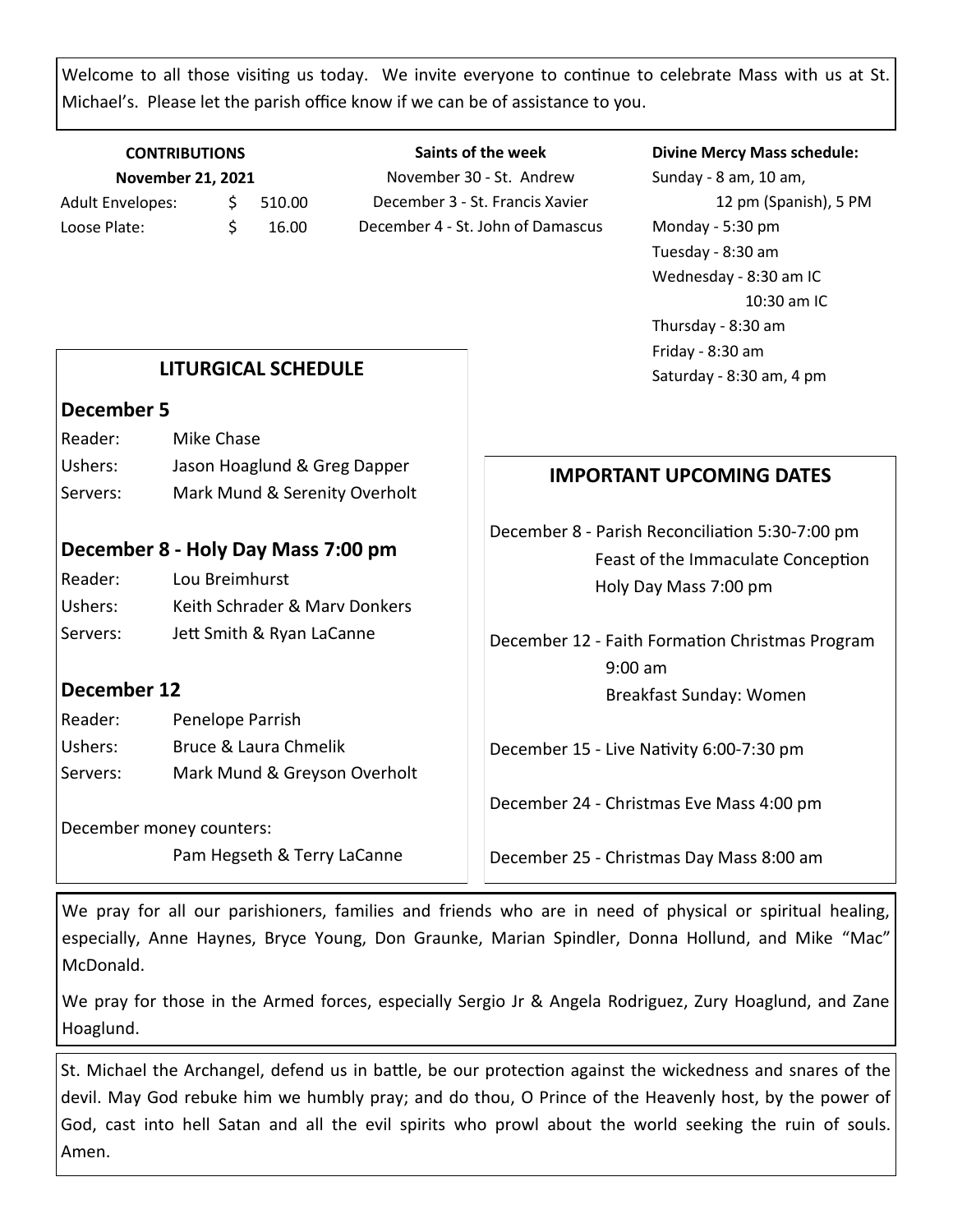

Adoration will be on Wednesday evening following the Communion Service. Please come and spend some time before the Blessed Sacrament.

## *Parish Reconciliation*

### **Wednesday, December 8 5:30-7:00 pm**

Not only does it [the Sacrament of Penance] free us from our sins but it also challenges us to have the same kind of compassion and forgiveness for those who sin against us. We are liberated to be forgivers. We obtain new insight into the words of the Prayer of St. Francis: "It is in pardoning that we are pardoned."

Our Faith Formation students will present a Christmas program on Sunday, December 12 after Mass. All are invited to stay and support our students and enjoy the performance. Breakfast will be served in the parish hall after the Christmas program.

# **Live Nativity**

Wednesday, December 15

6:00 - 7:30 pm

## **Please help us spread the joy of the birth of Jesus at the Live Nativity!**

Help is needed: people in costumes to participate in the Live Nativity outside

set-up help at 5:30 pm

clean-up help at 7:30 pm

workers in the kitchen to help serve

Sign-up sheets are available on the youth bulletin board. Thank you!

## **Parking Lot Campaign**

We ask that you continue to prayerfully discern if you can contribute to this campaign. Our goal is to have all the funds needed secured by the end of 2021. It is a big goal, but we believe it is possible.

### **Community Events/News**

•Church of St. Michael CCW Holiday Tea: All are invited to take part in festivities of the season at the Church of St. Michael in Pine Island on Saturday, December 4 from 9:00– 11:30am. Enjoy the cookies, fancy treats, and sandwiches. Baked goods, crafts, and raffle items also be available. Music provided by Pine Island High School students

•Light Up A Life - Your gift of \$5 will light up a bulb on the hospice memory tree in honor of your friend or loved one. Donation forms are available on the table in the atrium. Names are displayed in the *Light Up A Life* memorial book displayed in the hospital lobby. Proceeds will benefit hospice patients and families in the Faribault area. All are also invited to the outdoor tree lighting ceremony on Monday, December 6 at 7 pm at District One Hospital Surgery Center. Refreshments will be served.